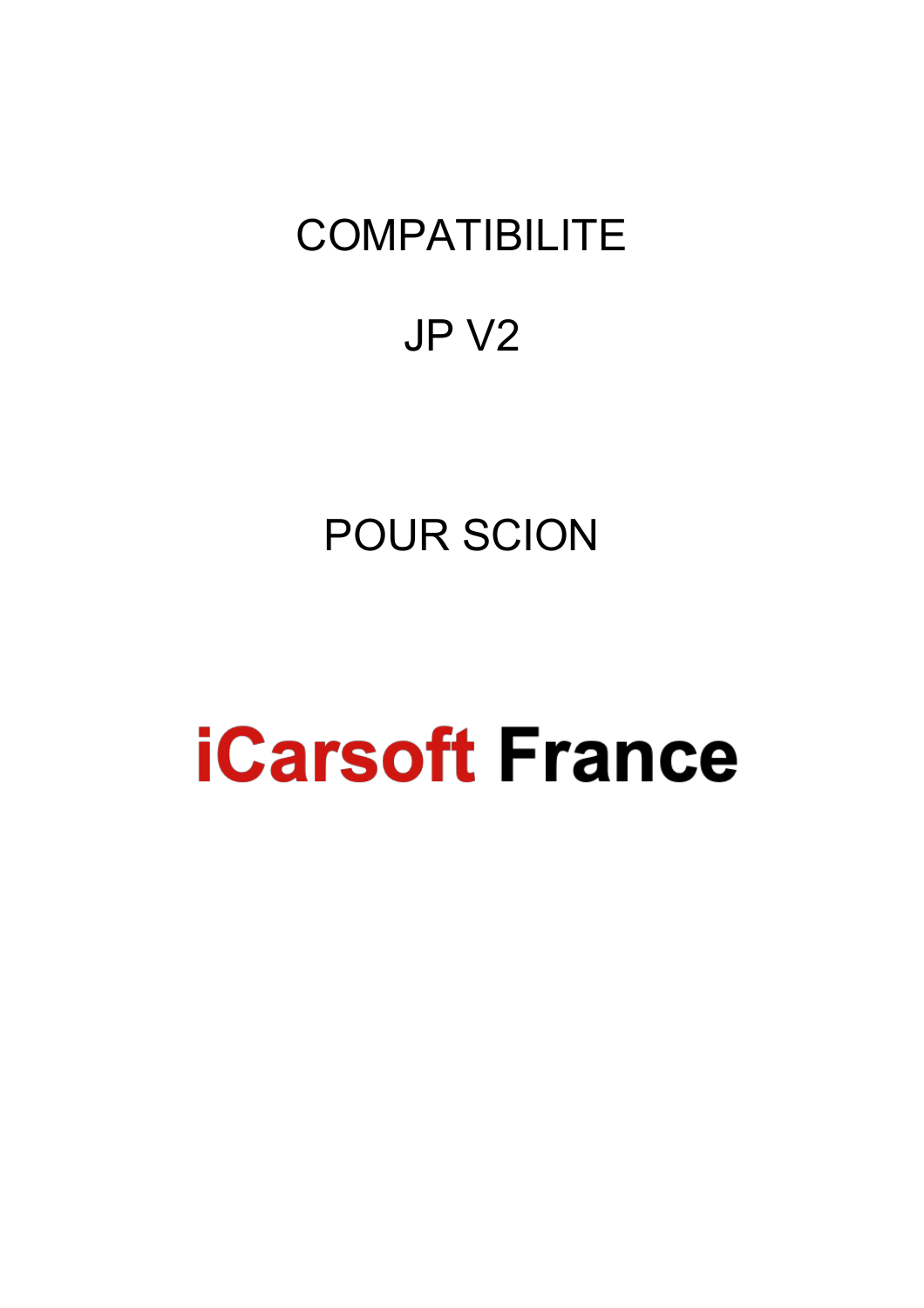### Compatibilité Scion - Batterie

\* : Peut être compatible en fonction de l'état du véhicule ○ : N'est pas compatible.  $\mathbf{A} \cdot \mathbf{A}$ ▲: Nouvelle compatibilité sur ce modèle • : Compatible

| Vehicle                 | Year          | <b>BMS</b> |
|-------------------------|---------------|------------|
| iM                      | $2016 - 2017$ |            |
| iQ                      | $2011 - 2015$ |            |
| iQ EV                   |               |            |
| $\mathsf{t} \mathsf{C}$ | $2007 - 2016$ |            |
| хA                      | 2006          |            |
| xB                      | $2006 - 2015$ |            |
| xD                      | $2008 - 2014$ |            |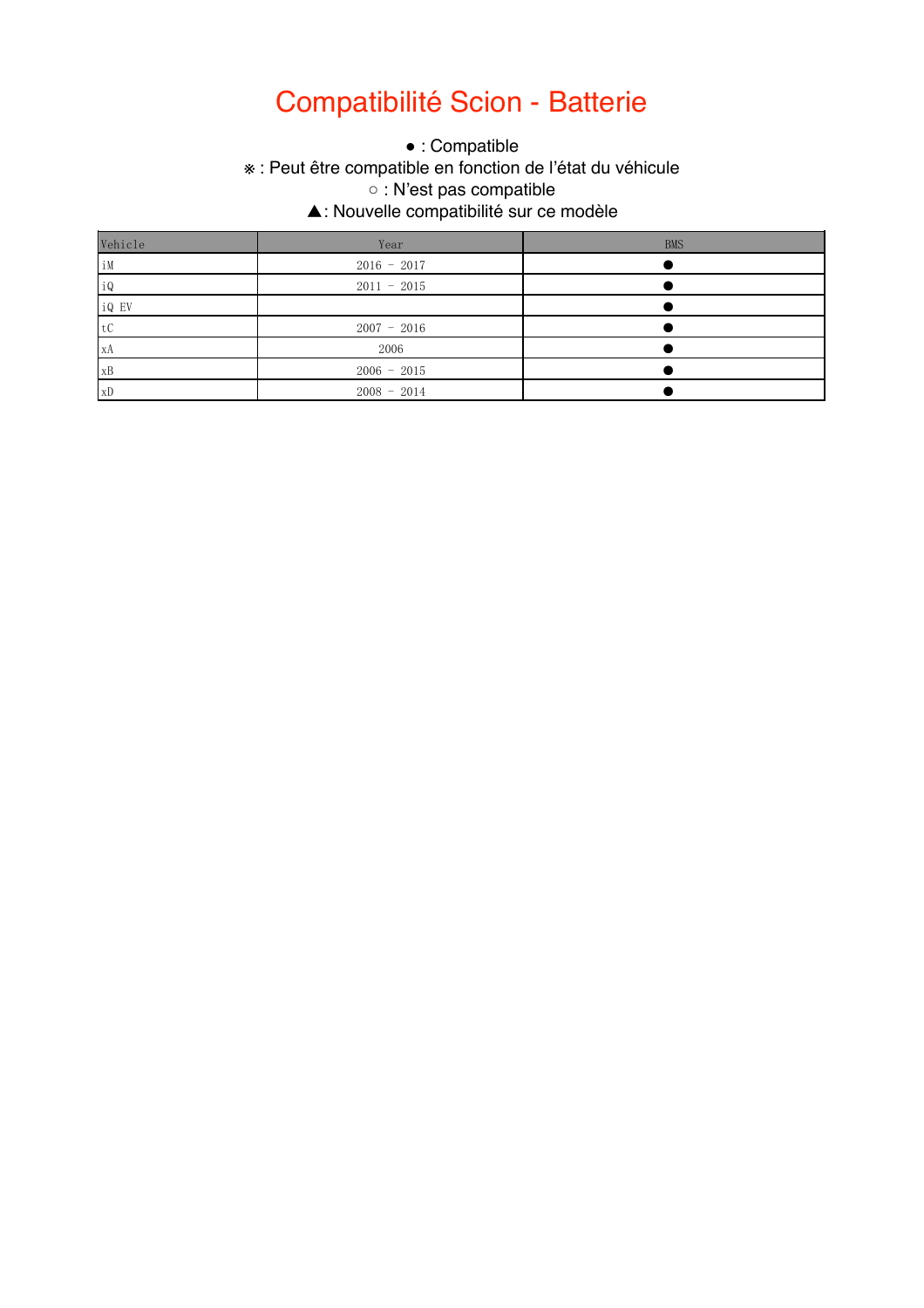### Compatibilité Scion - Système BLD

\* : Peut être compatible en fonction de l'état du véhicule ○ : N'est pas compatible.  $\Delta$  This function is not supported. ▲: Nouvelle compatibilité sur ce modèle • : Compatible

| Vehicle                 | <b>BLD</b> |
|-------------------------|------------|
| $FR-S$                  | ※          |
| iQ                      | ⋇          |
| $\mathsf{t} \mathsf{C}$ | ※          |
| хA                      | ⋇          |
| xB                      | ⋇          |
| xD                      | ⋇          |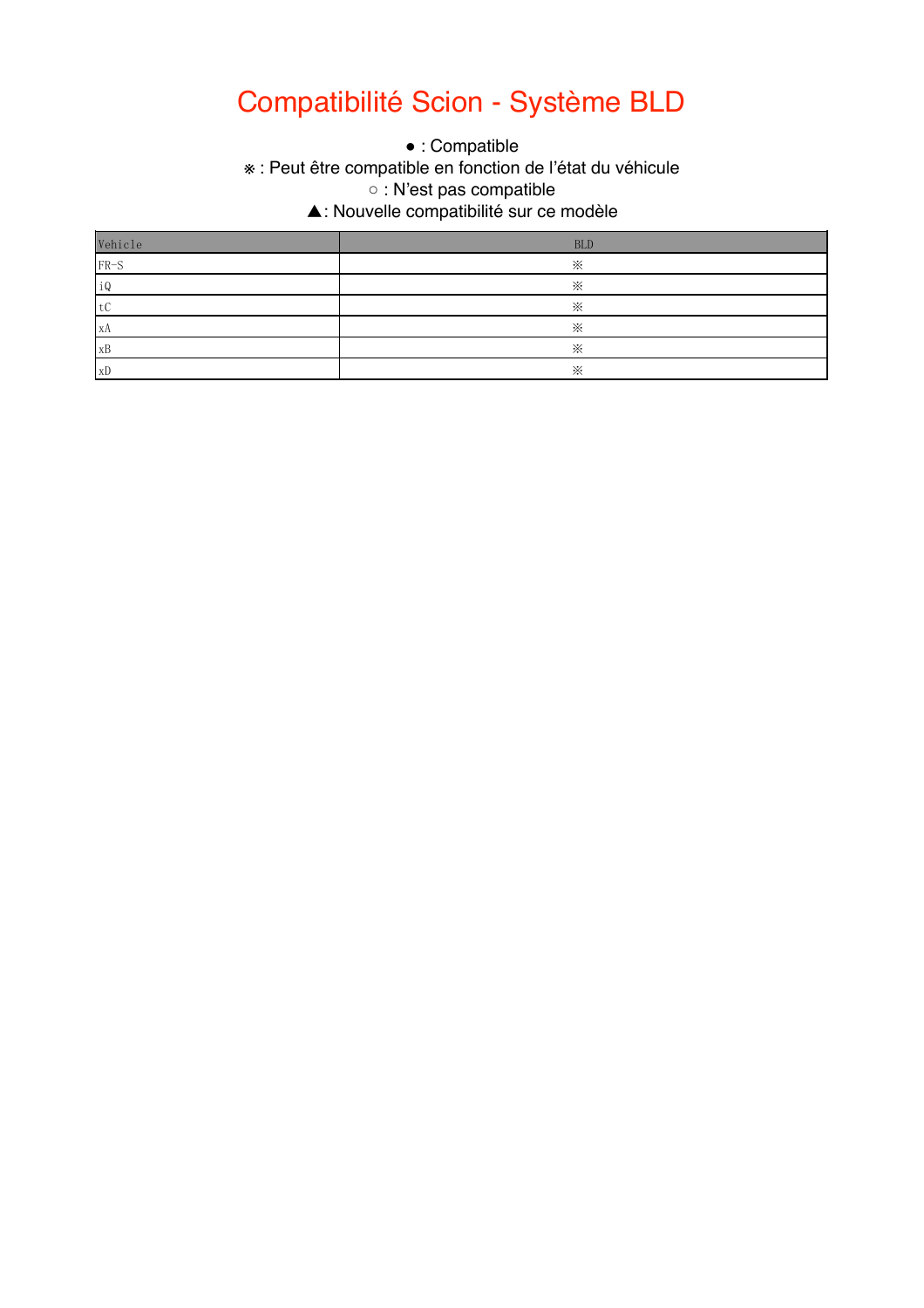#### Compatibilité Scion - Diagnostic

#### ● This function is supported. ※ : Peut être compatible en fonction de l'état du véhicule ○ : N'est pas compatible. ○ This function is not supported.  $\bullet$  : Compatible ▲: Nouvelle compatibilité sur ce modèle

| Model                          | EcuInfo    | Read Codes | Erase Codes | Live Data |
|--------------------------------|------------|------------|-------------|-----------|
| Engine                         | $\bigcirc$ |            |             |           |
| $\ensuremath{\mathrm{ECT}\, }$ | $\bigcirc$ |            |             |           |
| ABS                            | $\bigcirc$ |            |             |           |
| <b>EMPS</b>                    | $\bigcirc$ |            |             |           |
| Free-Tronic                    | $\bigcirc$ |            |             |           |
| Air suspension                 | $\bigcirc$ |            |             |           |
| $\rm AHC$                      | $\bigcirc$ |            |             |           |
| <b>VGRS</b>                    | $\bigcirc$ |            |             |           |
| EMS                            | $\circ$    |            |             |           |
| Tire Pressure Monitor          | $\circ$    |            |             |           |
| SRS Airbag                     | $\bigcirc$ |            |             |           |
| $\operatorname{BODY}$          | $\circ$    |            |             |           |
| Immobiliser                    | $\circ$    |            |             |           |
| Tvss                           | $\circ$    |            |             |           |
| Entry&Start                    | $\circ$    |            |             |           |
| Occupant Detection             | $\bigcirc$ |            |             |           |
| D-SEAT SW                      | $\circ$    | $\times$   | $\times$    |           |
| $\rm{AFS}$                     | $\bigcirc$ |            |             |           |
| Pre-Crash                      | $\circ$    |            |             |           |
| D-Door Motor                   | $\bigcirc$ |            |             |           |
| Theft Deterrent                | $\bigcirc$ |            |             |           |
| Air Conditioner                | $\bigcirc$ |            |             |           |
| Combination Meter              | $\bigcirc$ | $\times$   | $\times$    |           |
| Back Door                      | $\bigcirc$ | D          |             |           |
| Driver Seat                    | $\bigcirc$ | $\times$   | $\times$    |           |
| Tilt&Telescopic                | $\bigcirc$ |            |             |           |
| Mirror                         | $\bigcirc$ | $\times$   | $\times$    |           |
| Gateway                        | $\bigcirc$ |            |             |           |
| Passenger Door                 | $\bigcirc$ |            |             |           |
| Rear left Door                 | $\bigcirc$ |            |             |           |
| Rear right door                | $\bigcirc$ |            |             |           |
| Sliding Roof                   | $\circ$    | $\times$   | $\times$    |           |
| Driver Door                    | $\bigcirc$ |            |             |           |
| Master Switch                  | $\circ$    |            |             |           |
| Rear Right Seat                | $\circ$    | $\bullet$  | $\bullet$   |           |
| Rear Left Seat                 | $\bigcirc$ | $\times$   | $\times$    |           |
| Rear Seat Switch               | $\bigcirc$ | $\times$   | $\times$    |           |
| Steering Pad Switch            | $\bigcirc$ | $\times$   | $\times$    |           |
| Clearance Sonar                | $\bigcirc$ | $\bullet$  | $\bullet$   |           |
| Rain Sensor                    | $\bigcirc$ | $\times$   | $\times$    |           |
| Wiper                          | $\bigcirc$ | $\times$   | $\times$    |           |
| Combination Switch             | $\bigcirc$ | $\times$   | $\times$    |           |
| Steering Lock                  | $\bigcirc$ | $\bullet$  | $\bullet$   |           |
| Passenger Seat                 | $\bigcirc$ | $\times$   | $\times$    |           |
| Retractable Hardtop            | $\bigcirc$ | $\bullet$  | $\bullet$   |           |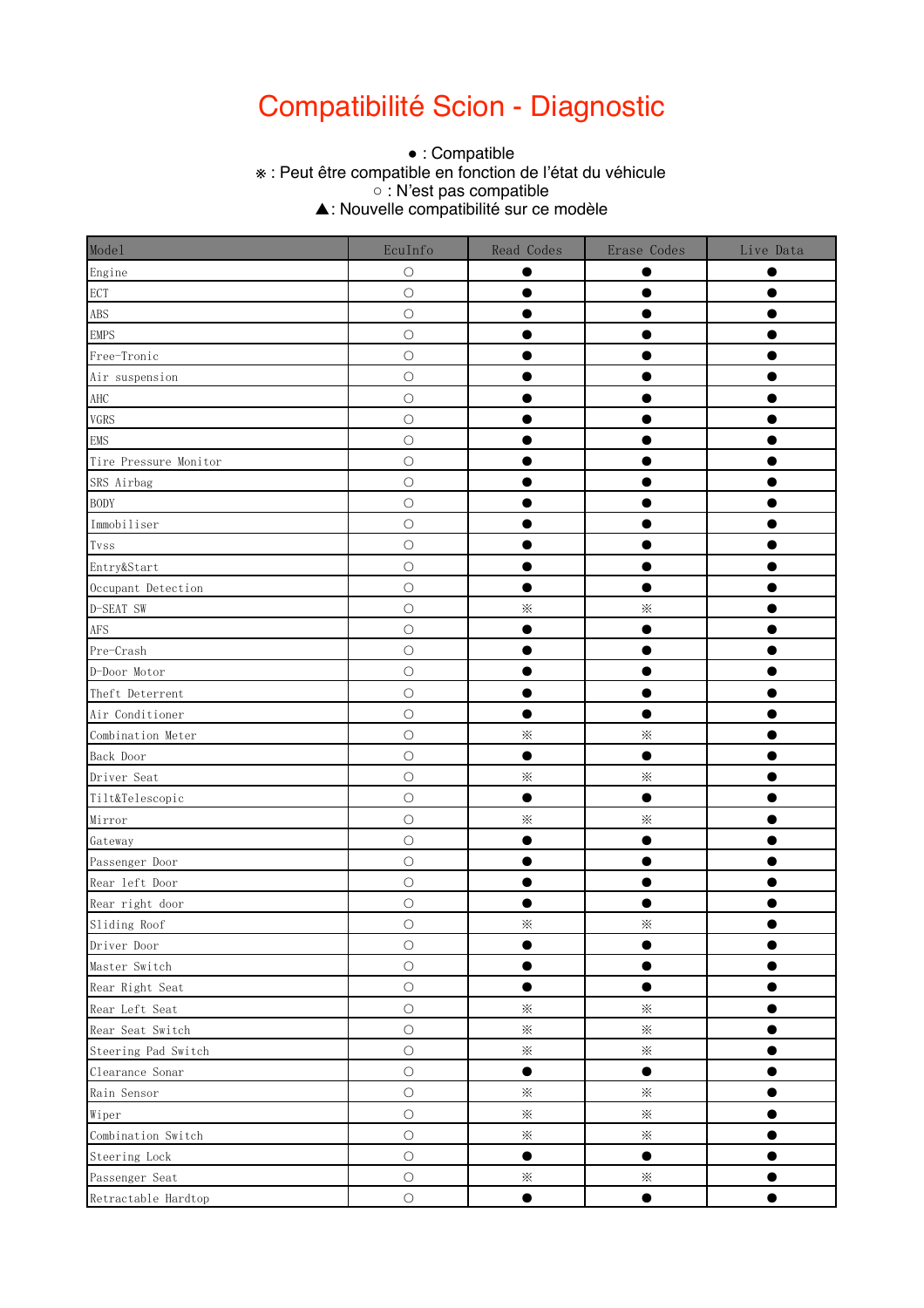| Main Body                     | $\circ$    |          |   |  |
|-------------------------------|------------|----------|---|--|
| P-Door Motor                  | $\bigcirc$ |          |   |  |
| RL-Door Motor                 | $\bigcirc$ |          |   |  |
| RR-Door Motor                 | $\circ$    |          |   |  |
| HV Gateway                    | $\bigcirc$ |          |   |  |
| Night View                    | $\bigcirc$ |          |   |  |
| HL Autoleveling               | $\circ$    |          |   |  |
| ECM Gateway                   | $\bigcirc$ |          |   |  |
| ECB Gateway                   | $\circ$    |          |   |  |
| WIL Gateway                   | $\bigcirc$ |          |   |  |
| Center Console Switch         | $\circ$    | $\times$ | ⋇ |  |
| Rear Console Switch           | $\bigcirc$ |          |   |  |
| Front Left Seat A/C           | $\circ$    |          |   |  |
| Front Right Seat A/C          | $\circ$    |          |   |  |
| Rear left Seat A/C            | $\circ$    |          |   |  |
| Rear Right Seat A/C           | $\circ$    |          |   |  |
| Electric Power Control        | $\circ$    |          |   |  |
| Active Headrest R             | $\bigcirc$ |          |   |  |
| Active Headrest L             | $\bigcirc$ |          |   |  |
| Pre-Crash 2                   | $\bigcirc$ |          |   |  |
| Accessory Gateway             | $\circ$    |          |   |  |
| MIRROR R                      | $\bigcirc$ |          |   |  |
| MIRROR L                      | $\bigcirc$ |          |   |  |
| Navigation System             | $\bigcirc$ |          |   |  |
| PM1 Gateway                   | $\bigcirc$ |          |   |  |
| Charging Control              | $\circ$    |          |   |  |
| Starting Control              | $\bigcirc$ |          |   |  |
| PM2 Gateway                   | $\bigcirc$ |          |   |  |
| Remote Engine Starter         | $\bigcirc$ |          |   |  |
| Gateway BEAN                  | $\bigcirc$ |          |   |  |
| Gateway CAN                   | $\bigcirc$ |          |   |  |
| Back DoorPW                   | $\circ$    |          |   |  |
| Transmission Control          | $\circ$    |          |   |  |
| Parking Assist Monitor System | $\bigcirc$ |          |   |  |
| Power Source Control          | $\circ$    |          |   |  |
| <b>EHPS</b>                   | $\circ$    |          |   |  |
| Four Wheel Drive              | $\bigcirc$ |          |   |  |
| Stabilizer                    | $\bigcirc$ |          |   |  |
| Intelligent Parking Assist    | $\circ$    |          |   |  |
| Electric Parking Brake        | $\circ$    |          |   |  |
| Lane Keeping Assist           | $\bigcirc$ |          |   |  |
| Front Stabilizer              | $\bigcirc$ |          |   |  |
| Rear Stabilizer               | $\circ$    |          |   |  |
| ENGINE AND ECT                | $\circ$    |          |   |  |
| Cruise Control                | $\bigcirc$ |          |   |  |
| ENGINE (LH Bank)              | $\bigcirc$ |          |   |  |
| ENGINE (RH Bank)              | $\circ$    |          |   |  |
| HV Battery                    | $\bigcirc$ |          |   |  |
| Hybrid Control                | $\bigcirc$ |          |   |  |
| Sequential M/T                | $\bigcirc$ |          |   |  |
| Multi-Mode M/T                | $\bigcirc$ |          |   |  |
| Stop And Go                   | $\circ$    |          |   |  |
| Radar Cruise                  | $\bigcirc$ |          |   |  |
| Laser Cruise                  | $\bigcirc$ |          |   |  |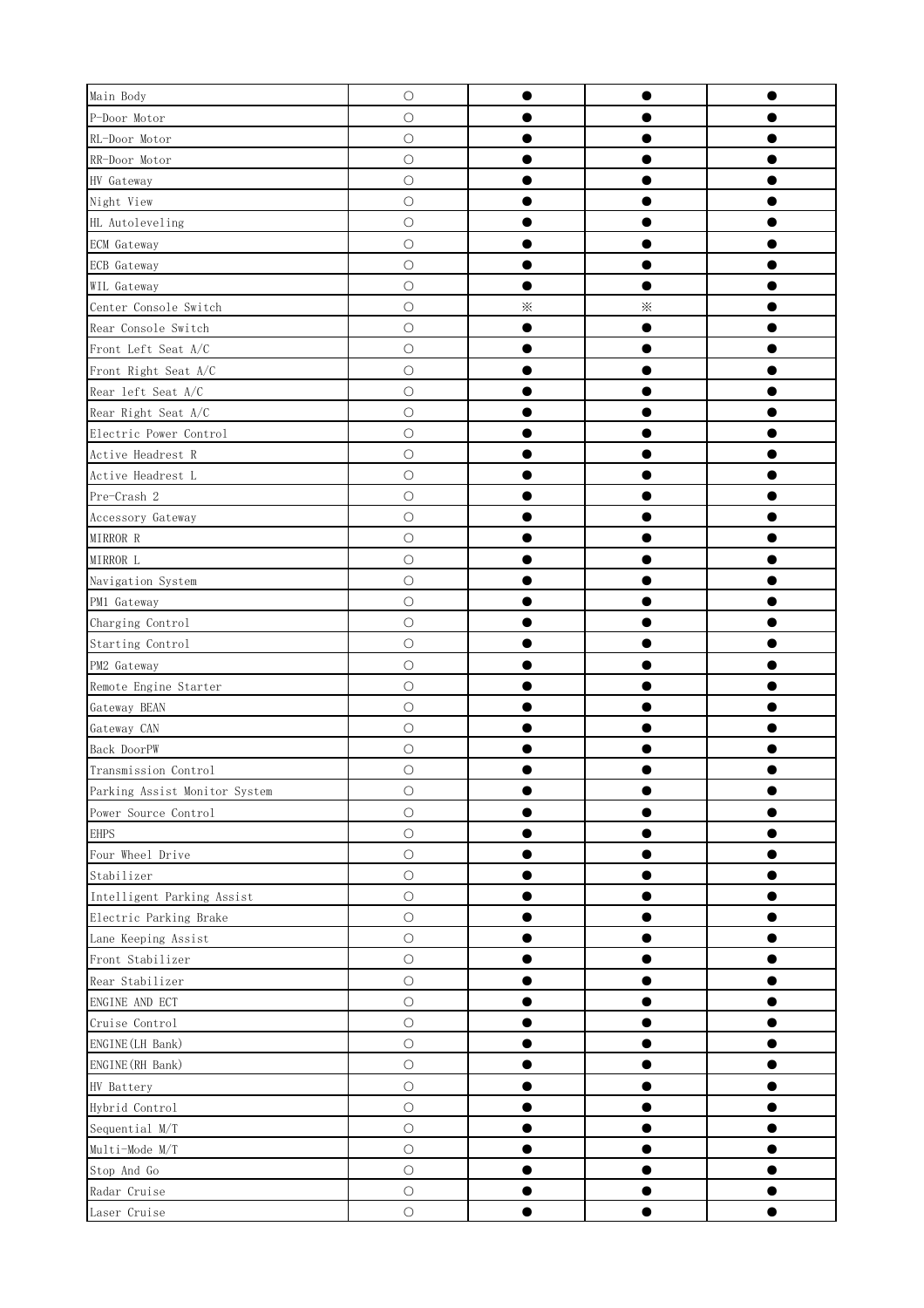| $E - ACM$                                         | $\bigcirc$ |          |          |            |
|---------------------------------------------------|------------|----------|----------|------------|
| Telematics                                        | $\circ$    |          |          |            |
| <b>PPS</b>                                        | $\circ$    |          |          |            |
| Advanced Parking Guidance System                  | $\bigcirc$ |          |          |            |
| FC                                                | $\bigcirc$ |          |          |            |
| FCHV                                              | $\circ$    |          |          |            |
| $\mathop{\rm EV}\nolimits$                        | $\bigcirc$ |          |          |            |
| Battery                                           | $\bigcirc$ |          |          |            |
| Front Right Door                                  | $\bigcirc$ | $\times$ | $\times$ |            |
| Front Left Door                                   | $\bigcirc$ | $\times$ | $\times$ |            |
| <b>KDSS</b>                                       | $\bigcirc$ |          |          |            |
| Telematics                                        | $\bigcirc$ |          |          |            |
| $\ensuremath{\mathrm{A}}/\ensuremath{\mathrm{B}}$ | $\circ$    |          |          |            |
| $\ensuremath{\text{A}}/\ensuremath{\text{T}}$     | $\circ$    |          |          |            |
| AMT                                               | $\bigcirc$ |          |          |            |
| ARS                                               | $\bigcirc$ |          |          |            |
| ASG                                               | $\bigcirc$ |          |          |            |
| Bluetooth communication module                    | $\bigcirc$ |          |          |            |
| CAN bus gateway                                   | $\bigcirc$ |          |          | $\bigcirc$ |
| CAN bus gateway V                                 | $\circ$    |          |          | $\bigcirc$ |
| $\ensuremath{\mathrm{CVT}}$                       | $\circ$    |          |          |            |
| <b>DRS</b>                                        | $\circ$    |          |          |            |
| eco IDLE                                          | $\circ$    |          |          |            |
| ECT (SIL)                                         | $\bigcirc$ |          |          |            |
| $\operatorname{EFI}$                              | $\circ$    |          |          |            |
| <b>EPS</b>                                        | $\circ$    |          |          |            |
| ${\rm FC}$                                        | $\circ$    |          |          | $\circ$    |
| FCHV                                              | $\bigcirc$ |          |          | O          |
| $\mathop{\rm HV}$                                 | $\circ$    |          |          |            |
| $_{\rm{ITC}}$                                     | $\bigcirc$ |          |          |            |
| <b>KFS</b>                                        | $\circ$    |          |          | ፠          |
| RL seat headrest ACT                              | $\circ$    |          |          |            |
| ACT RR seat headrest                              | $\circ$    |          |          |            |
| Pre-crash seat back seat RL                       | $\bigcirc$ |          |          |            |
| Pre-crash seat back seat RR                       | $\circ$    |          |          |            |
| Active rear wing                                  | $\circ$    |          |          |            |
| Engine 2                                          | $\circ$    |          |          |            |
| Grille shutter                                    | $\bigcirc$ |          |          |            |
| Cruise Control 2                                  | $\circ$    | $\times$ | $\times$ |            |
| Stop & Go                                         | $\circ$    | ●        |          |            |
| Diagnostics recorder                              | $\bigcirc$ |          |          | О          |
| Panoramic View Monitor                            | $\bigcirc$ |          |          |            |
| Blind Spot Monitor Slave                          | $\bigcirc$ |          |          |            |
| Blind Spot Monitor Master                         | $\circ$    |          |          |            |
| Plug-in control                                   | $\bigcirc$ |          |          |            |
| Body / gateway                                    | $\bigcirc$ |          |          |            |
| Multi-bus gateway                                 | $\bigcirc$ |          |          | $\bigcirc$ |
| No. 1 multi-bus monitoring                        | $\circ$    |          |          | $\circ$    |
| No. 2 multi-bus monitoring                        | $\bigcirc$ |          |          | $\circ$    |
| The motor-generator                               | $\circ$    |          |          |            |
| Remote Security                                   | $\circ$    |          |          |            |
| Vehicle control                                   | $\circ$    |          |          |            |
| PKB electric                                      | $\bigcirc$ |          |          |            |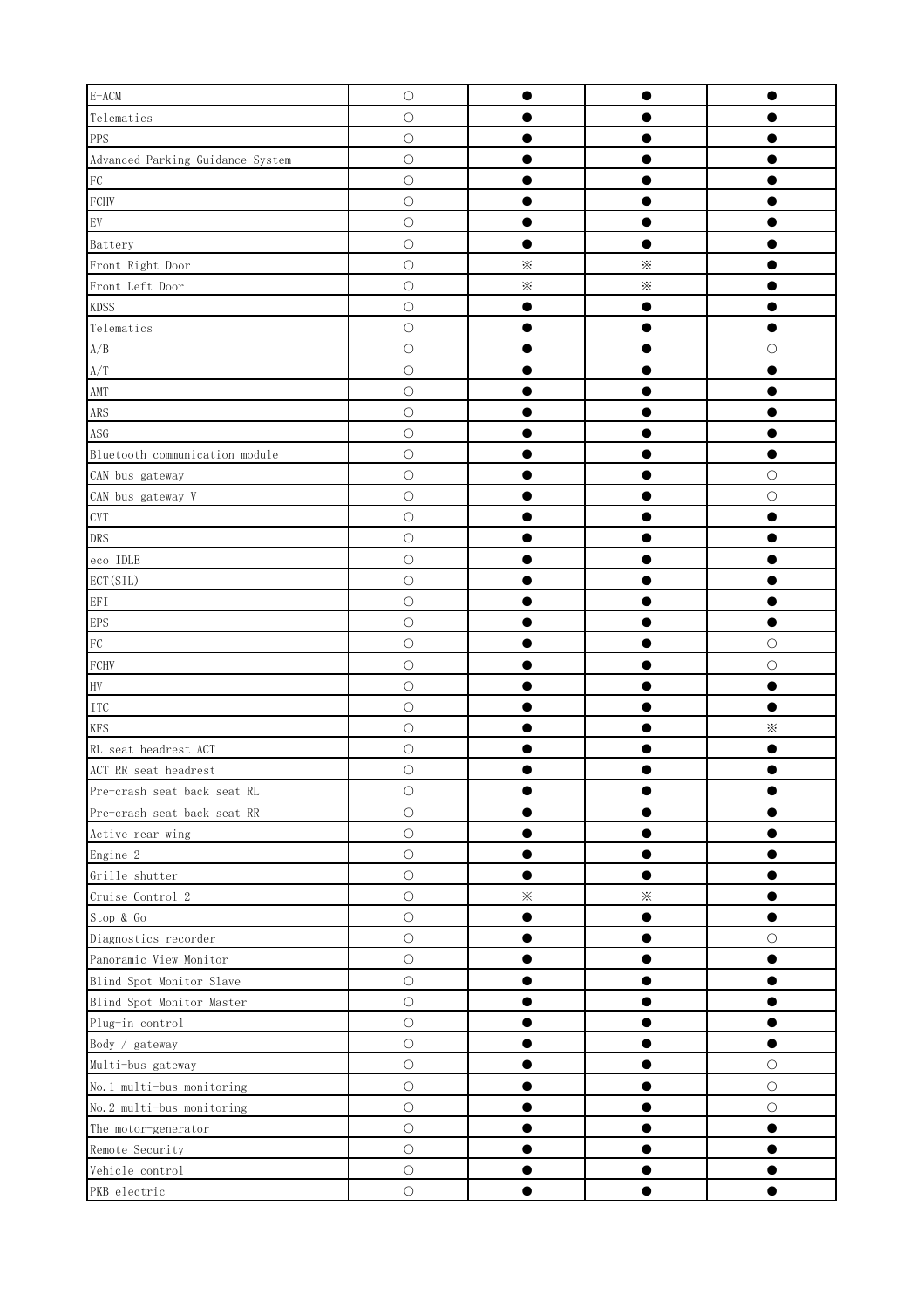### Compatibilité Scion - Système EPB

\* : Peut être compatible en fonction de l'état du véhicule ○ : N'est pas compatible.  $\Delta$  This function is not supported. ▲: Nouvelle compatibilité sur ce modèle • : Compatible

| Vehicle | <b>EPB</b> |
|---------|------------|
| ×А      | ⋇          |
| xB      | ※          |
| tC      | $\times$   |
| xD      | Х          |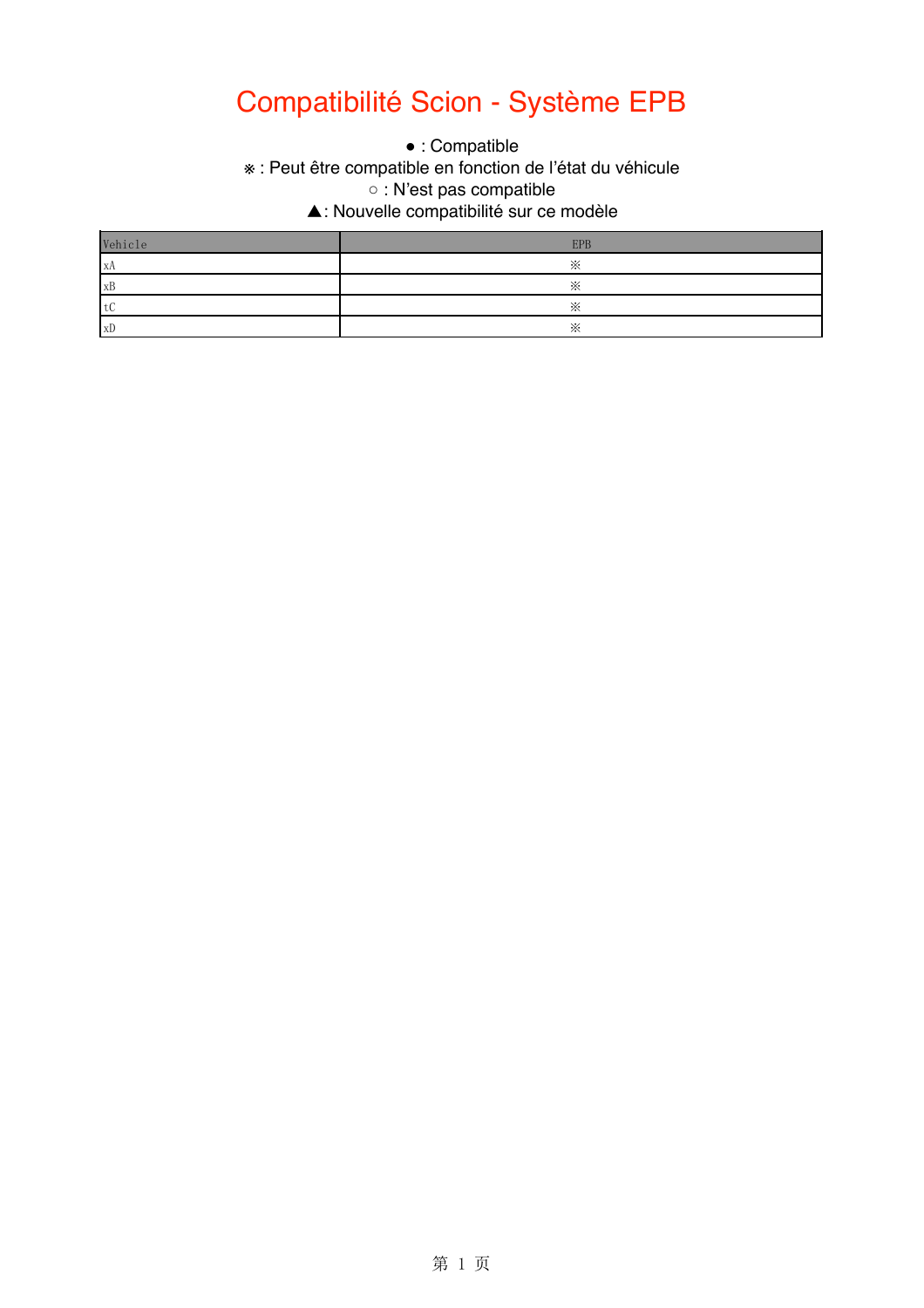#### Compatibilité Scion - Système ETC

\* : Peut être compatible en fonction de l'état du véhicule ○ : N'est pas compatible.  $\Delta$  This function is not supported. ▲: Nouvelle compatibilité sur ce modèle • : Compatible

Vehicle ETC FR-S  $\mathbb{R}$  and  $\mathbb{R}$  and  $\mathbb{R}$  and  $\mathbb{R}$  and  $\mathbb{R}$  and  $\mathbb{R}$  and  $\mathbb{R}$  and  $\mathbb{R}$  and  $\mathbb{R}$  and  $\mathbb{R}$  and  $\mathbb{R}$  and  $\mathbb{R}$  and  $\mathbb{R}$  and  $\mathbb{R}$  and  $\mathbb{R}$  and  $\mathbb{R}$  and  $\mathbb{R}$  iQ  $\infty$ tC to the contract of the contract of the contract of the contract of the contract of the contract of the contract of the contract of the contract of the contract of the contract of the contract of the contract of the cont  $xA$  $xB$  and  $xB$  and  $xB$  and  $xB$  and  $xB$  and  $xB$  and  $xB$  and  $xB$  and  $xB$  and  $xB$  and  $xB$  and  $xB$  and  $xB$  and  $xB$  and  $xB$  and  $xB$  and  $xB$  and  $xB$  and  $xB$  and  $xB$  and  $xB$  and  $xB$  and  $xB$  and  $xB$  and  $xB$   $\times$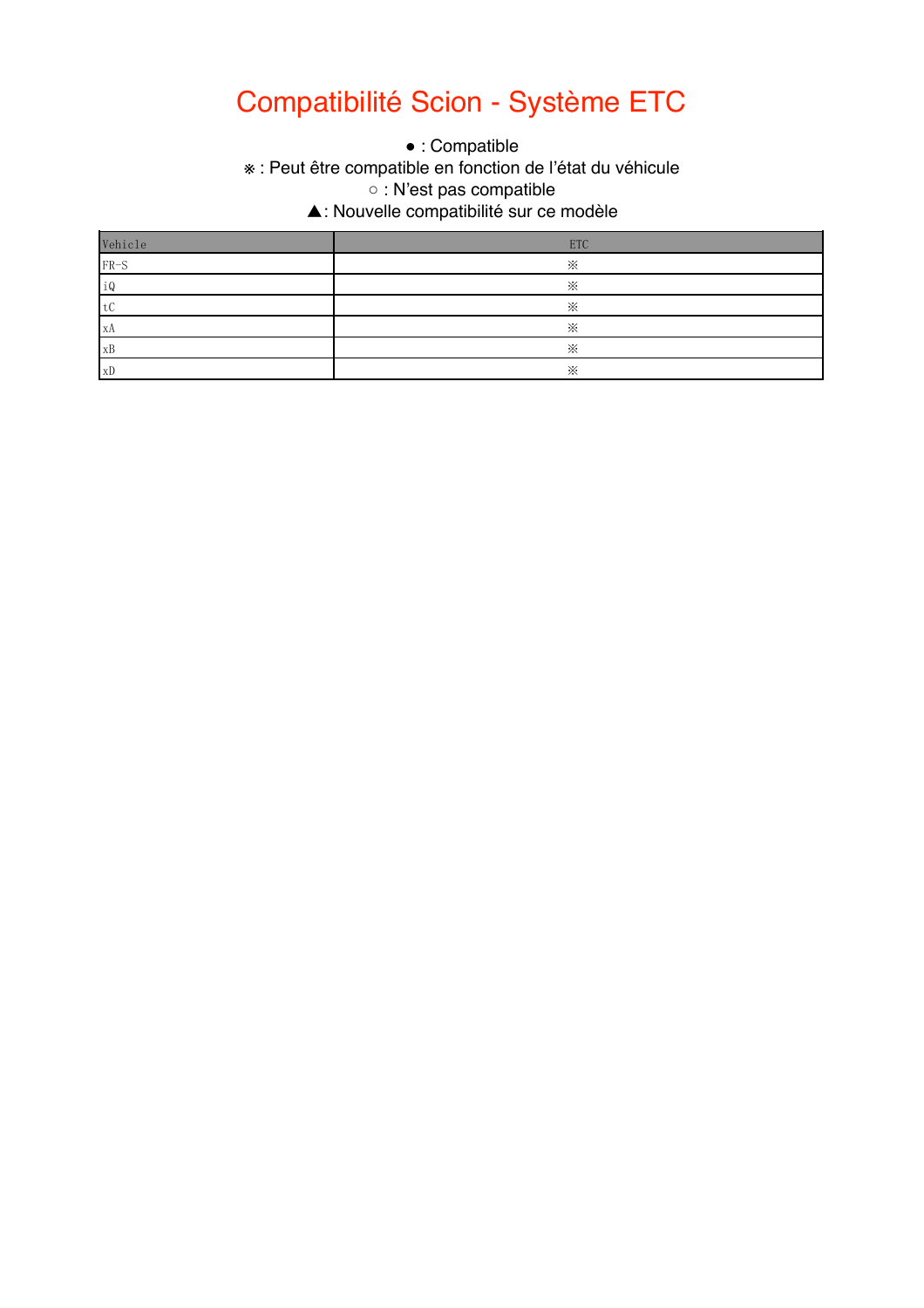### Compatibilité Scion - Système FAP

• : Compatible

※ : Peut être compatible en fonction de l'état du véhicule

○ : N'est pas compatible

 $\mathcal{L}$ ▲: Nouvelle compatibilité sur ce modèle

| Vehicle                                           | Year          | <b>DPF</b> |
|---------------------------------------------------|---------------|------------|
| $\mbox{FR}-\mbox{S}$                              | $2013 - 2015$ |            |
| ${\rm i}\, {\mathbb Q}$                           | $2011 - 2015$ |            |
| $\ensuremath{\mathbf{t}} \ensuremath{\mathbf{C}}$ | $2007 - 2015$ |            |
| xA                                                | 2006          |            |
| xB                                                | $2006 - 2015$ |            |
| xD                                                | $2008 - 2014$ |            |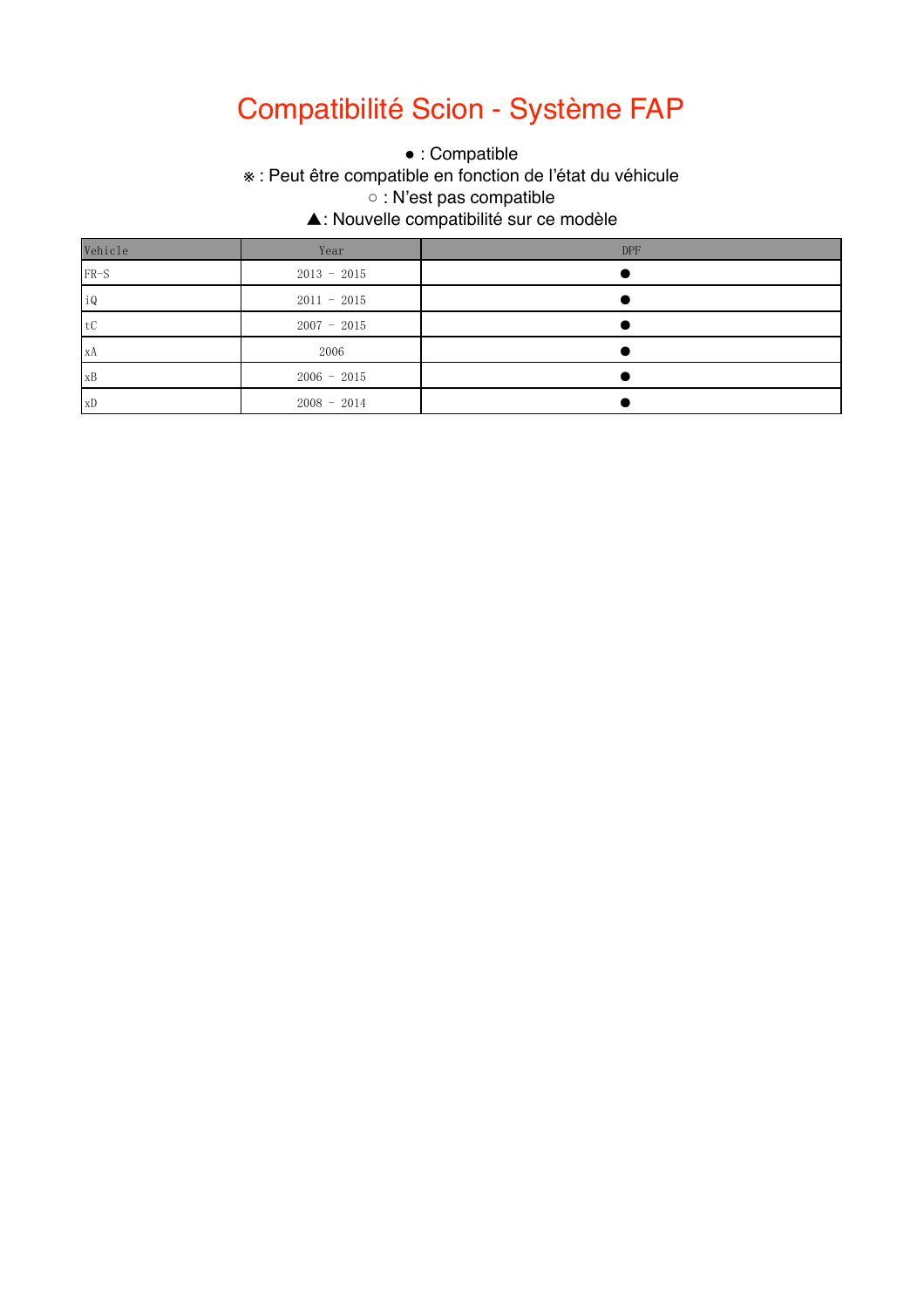#### Compatibilité Scion - Injections

 $\bullet$  : Compatible

\* : Peut être compatible en fonction de l'état du véhicule

○ : N'est pas compatible.

 $\mathbf{A} \times \mathbf{A}$ ▲: Nouvelle compatibilité sur ce modèle

| Vehicle | IN.      |
|---------|----------|
| $FR-S$  | ※        |
| iQ      | $\times$ |
| tC      | $\times$ |
| xА      | ⋇        |
| xB      | X        |
| xD      | X        |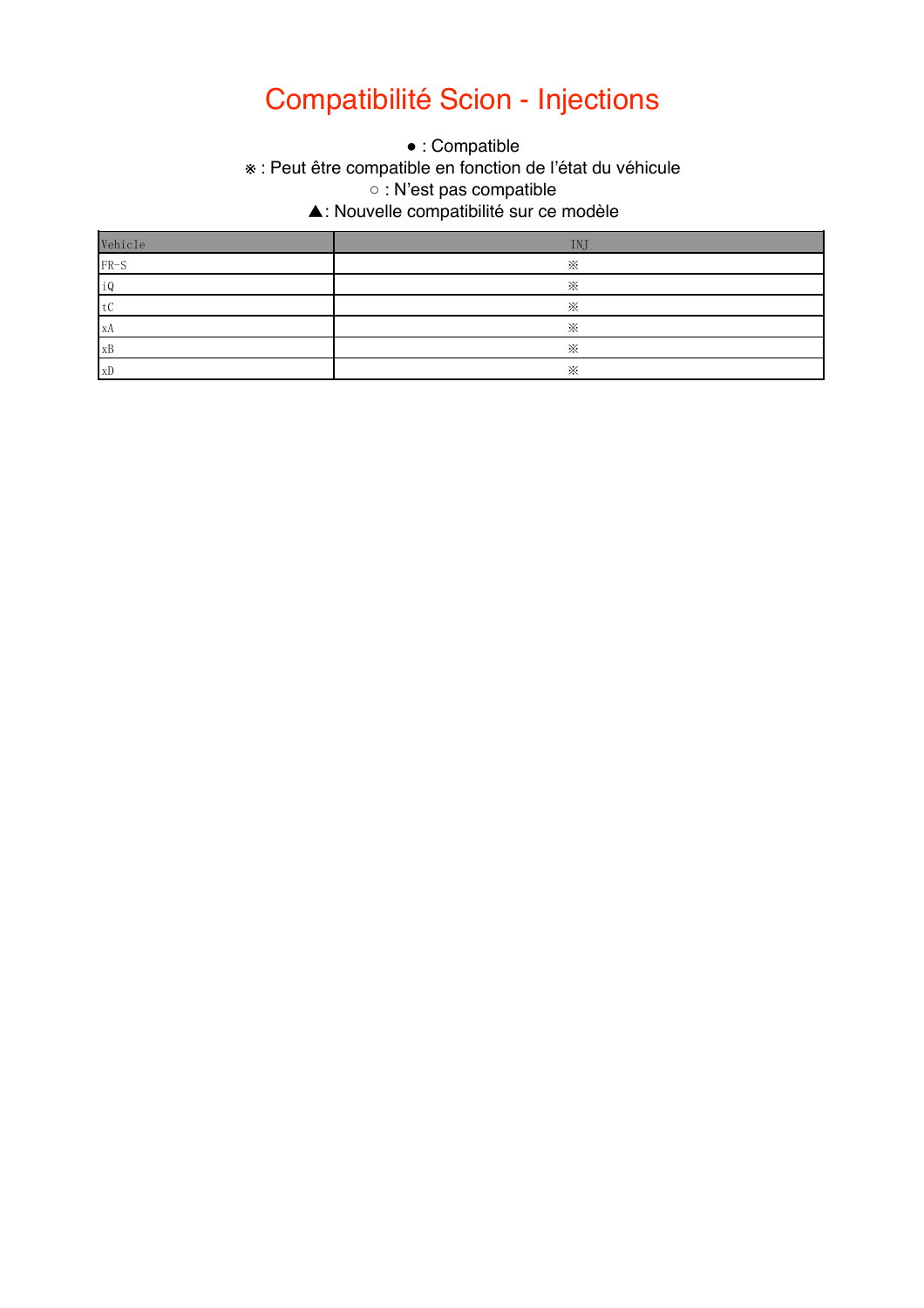## Compatibilité Scion - Entretiens / Vidanges

#### ● This function is supported. ※ : Peut être compatible en fonction de l'état du véhicule ○ : N'est pas compatible. ▲: Nouvelle compatibilité sur ce modèle  $\bullet$  : Compatible

| Vehicle | Area       | Year          | 0IL |
|---------|------------|---------------|-----|
| iQ      | <b>USA</b> | 2012          |     |
| tC      | <b>USA</b> | $2006 - 2012$ |     |
| xА      | <b>USA</b> | 2006          |     |
| xB      | <b>USA</b> | $2006 - 2012$ |     |
| xD      | USA        | $2008 - 2011$ |     |